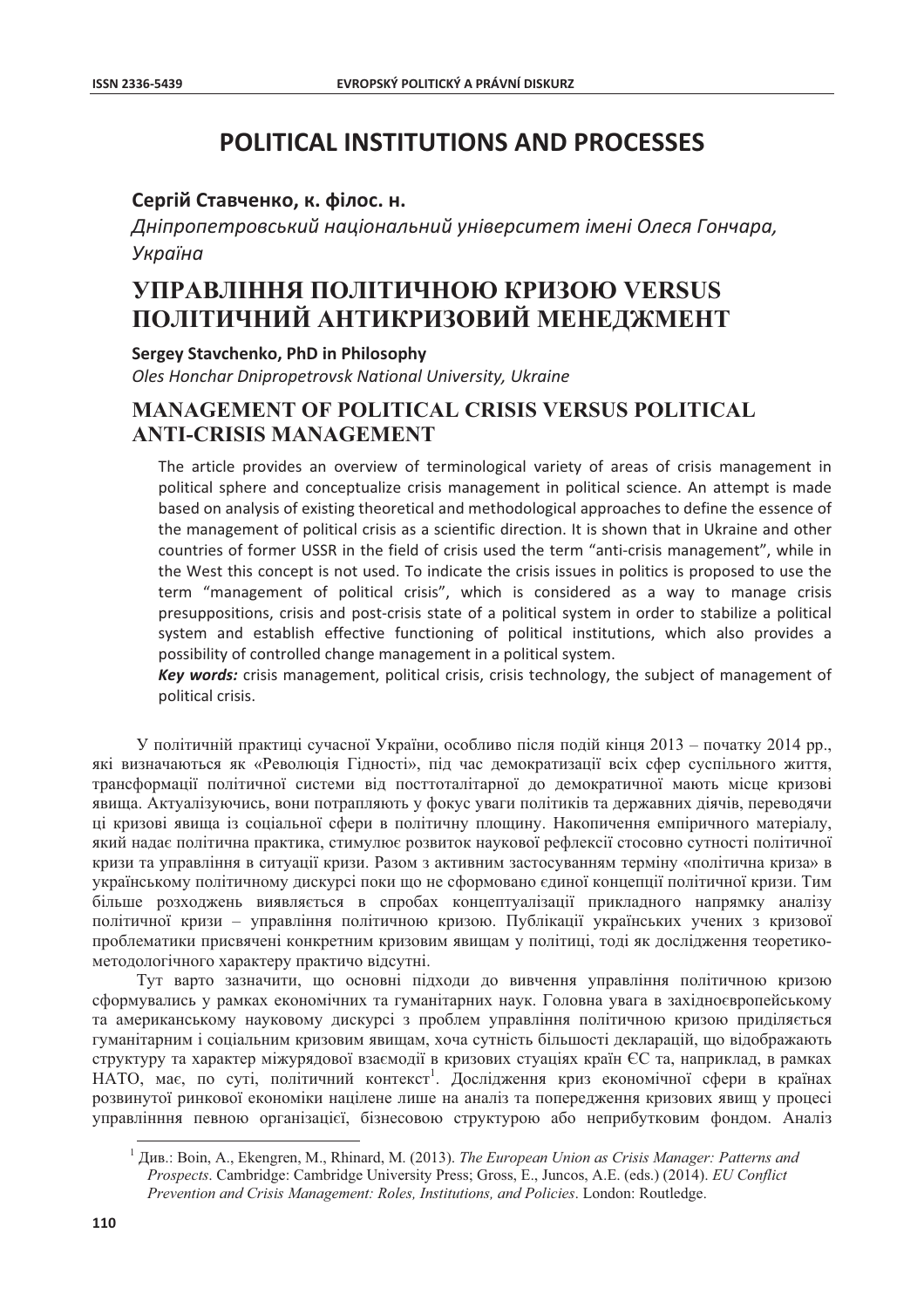системних економічних криз в європейських наукових школах, наприклал, злійснюється лише при аналізі або порівнянні ринкової економічної системи з трансформаційними економічними системами.

Практичні аспекти управління політичною кризою в сучасній Україні та інших пострадянських країнах досліджуються перш за все економічною наукою, оскільки для цих країн проблематика екномічних криз і сьогодні є акуальною. Але, навіть у численних працях з управління кризою досить неоднозначно використовуються такі поняття, як «кризовий менеджмент», «управління кризою», «антикризовий менеджмент», «антикризове управління», «післякризовий менеджмент» та ін. Спектр інтерпретацій цих понять коливається від розуміння кризового менедженту як сукупності способів уникнення кризи або нейтралізація її наслідків до уявлення кризового менеджменту як технології впровадження кризи та управління через кризу. Наприклад, С.М. Іванюта пропонує розрізняти поняття «управління кризами» і «кризове управління». Управління кризами або антикризове управління - це врегулювання, розв'язання чи навіть придушення конфлікту і кризи в інтересах суспільства в цілому чи окремих суб'єктів суспільства, в результаті чого мінімізуються неминучі політичні, соціальні, економічні, моральні й інші втрати, тобто відбувається оптимізація різних сфер суспільного життя. Кризове управління – це ініціювання одного конфлікту в цілях зниження потужності іншого конфлікту. Кризове управління може змінити в позитивний бік характер суспільних зв'язків. Наприклад, якщо певна спільнота роздирається внутрішніми конфліктами, можна ініціювати його конфлікт з іншим співтовариством. У результаті відносини між членами співтовариства (елементами системи) оптимізуються, вони «забувають» внутрішні розбіжності і концентруються на зовнішніх проблемах. Технологію кризового управління можна застосовувати і в протилежному випадку: для оптимізації відносин на зовнішньому рівні можна запустити механізм внутрішнього конфлікту. Важливо, що при всій ясності техніки кризового управління найскладнішим залишається питання постановки цілей обов'язково в їх позитивної спрямованості. В протилежному випадку кризове управління стає технологією прихованого маніпулювання суспільством у вузьких цілях еліт або навіть окремих персоналій, які володіють таким ефективним ресурсом<sup>1</sup>.

У вітчизняній традиції поширена думка про те, що будь-який менеджмент за своїм змістом є антикризовим або містить елементи антикризового управління, оскільки цілі антикризового менеджменту та менеджменту в широкому розумінні полягають перш за все в попередженні та нейтралізації наслідків таких станів організації або управлінської системи, що можуть призвести до кризових явищ. Прихильники цієї позиції прирівнюють антикризовий менеджмент до управління підприємством. Зокрема, Р.А. Попов, вважаючи, що «будь-який менеджмент організації за своєю сутністю має попереджувати входження організації в нестійкий, кризовий стан, тобто є антикризовим»<sup>2</sup>, виділяє широке і вузьке значення антикризового управління. У широкому значенні кризове (антикризове) управління - це загальна управлінська діяльність в організації з переведення її з нестійкого стану (стагнація, колапс) у рівноважний збалансований стан. У вузькому значенні антикризове управління - це короткочасні управлінські дії в масштабах усієї організації чи достатньо тривалі управлінські дії в одному з її елементів<sup>3</sup>. Е.А. Уткін також вважає, що антикризовий менеджмент є складовою загального менеджменту, який використовує його кращі прийоми, інструменти та методи<sup>4</sup>. Один з авторітетніших на пострадянському просторі фахівців з антикризової проблематики Е.М. Коротков вважає, що «антикризове управління» - це управління, яке грунтується на передбаченні загрози кризи, аналізі її ознак заходів щодо зниження негативних наслідків і використання її чинників для подальшого розвитку. У найзагальнішому вигляді під антикризовим управлінням варто розглядати таке управління, яке буде запобігати або пом'якшувати кризові ситуації<sup>5</sup>.

Український автор В.О. Василенко визначає антикризове управління як процес роботи піл тиском обставин, що дозволить керівникам аналізувати, планувати, організовувати, спрямовувати і

<sup>1</sup> Лив.: Іванюта, С.М. (2007). Антикризове управління. Київ: Центр учбової літератури.

<sup>&</sup>lt;sup>2</sup> Попов. Р.А. (2004). Антикризисное управление. Москва: Высшая школа, 15-16.

<sup>3</sup> Попов, Р.А. (2004). Антикризисное управление. Москва: Высшая школа, 16.

Уткин, Э.А. (ред.) (1999). Справочник кризисного управляющего. Москва: Ассоциация авторов и издателей «ТАНДЕМ», Изд-во «ЭКСМО», 24.

Коротков, Э.М. (ред.) (2010). Атикризисное управление. 2-е изд., доп. и перераб. Москва: ИНФРА-М, 96.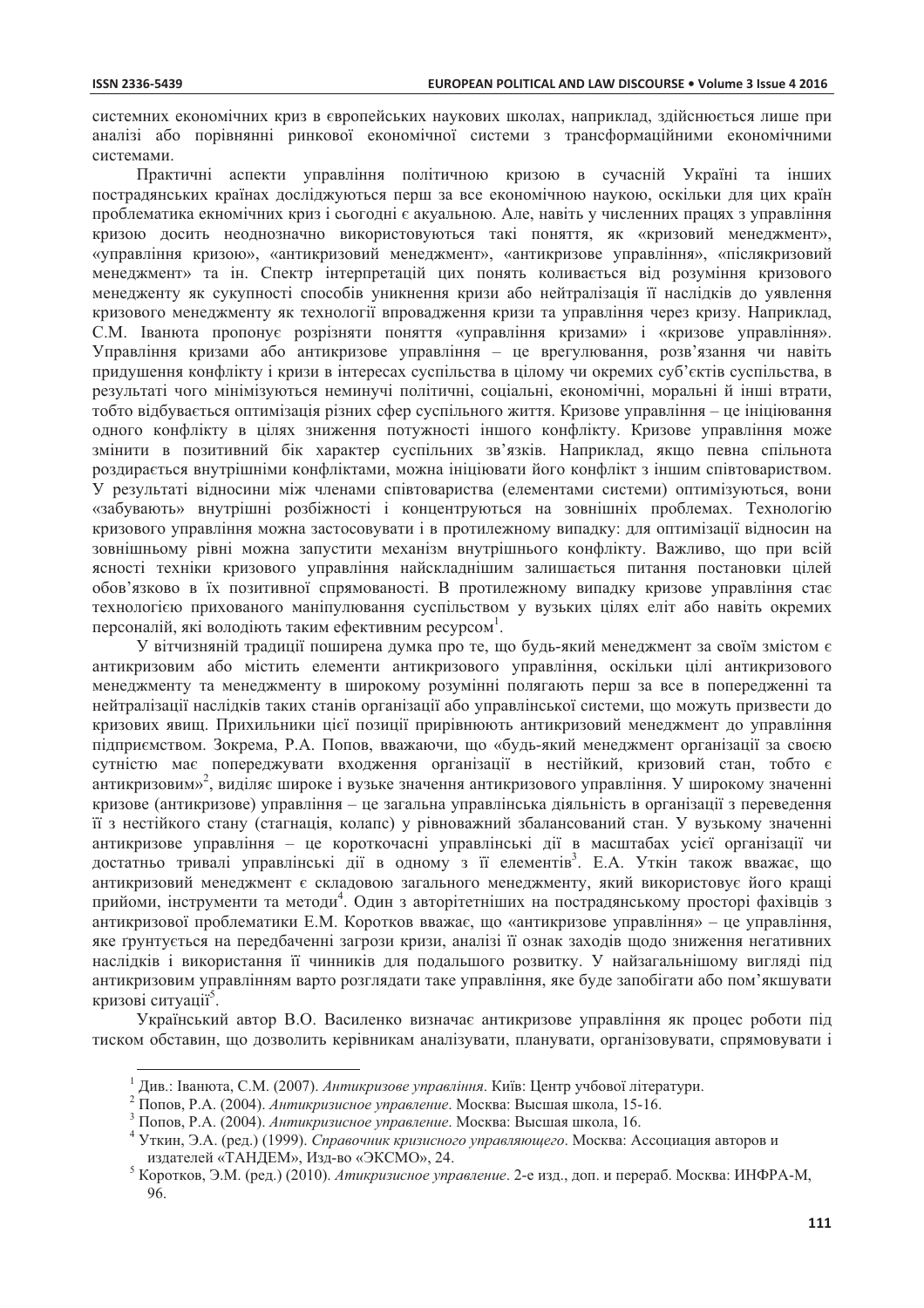контролювати низку взаємозалежних операцій при прийнятті швилких і раціональних рішень з невідкладних проблем. Антикризове управління повинно базуватися на використанні усього потенціалу засобів і методів сучасного менеджменту з урахуванням ресурсних і часових обмежень антикризового процесу<sup>1</sup>. О.М. Гірняк і П.П. Лазановський визначають, що в економічній сфері антикризове управління - це спеціальним чином організована система управління, яка має комплексний, системний характер, напілена на найбільш оперативне виявлення проблем підприємства та створення відповідних передумов для їх своєчасного подолання з метою забезпечення відновлення життєздатності суб'єкта підприємницької діяльності, недопущення виникнення ситуації його банкрутства, запобігання виникненню кризи в майбутньому<sup>2</sup>. Тобто антикризове управління спрямоване на вирішення завдань, що забезпечують інтенсивний розвиток підприємства у майбутньому шляхом мобілізації та інтенсивного використання всіх наявних ресурсів у підприємства.

Наявна й інша позиція, згідно з якою антикризовий менеджмент розглядається як специфічний вид управління, що характеризується власною теоретичною базою та методами дослідження. Так, Л.С. Ситник визначає антикризове управління як здатність розробляти оптимальні шляхи виходу з кризової ситуації, визначати пріоритетні цінності в умовах кризи, координувати діяльність підприємства та його робітників по передбаченню кризи, добиватися ефективності їх праці в екстремальних умовах<sup>3</sup>. Л.О. Лігоненко вважає, що антикризове управління являє собою спеціальне, постійно організоване управління, націлене на найбільш оперативне виявлення ознак кризового стану та створення відповідних передумов для його своєчасного подолання з метою забезпечення відновлення життєздатності окремої системи<sup>4</sup>.

Предметом антикризового управління, на думку М.В. Кривущенка і Н.В. Мішеніної, виступають передбачувані та реальні причини кризи, фактории кризи, проблеми, тобто всі прояви сукупного загострення суперечностей, які спричиняють загрозу настання та розвитку кризи, а його об'єктом - процеси розвитку криз на підприємстві. Суб'єктами антикризового управління є менеджери підприємства зі своїм досвідом та навичками, які повинні допомогти їм у вирішенні різних кризових ситуацій, а головною метою їхньої діяльності є забезпечення стабільного розвитку підприємства, «твердого» положення на ринку та стійкого фінансового стану при будь-яких економічних, політичних, соціальних ситуацій у певній країні<sup>5</sup>.

Окремо антикризова проблематика розглядається в межах проблеми державного та політичного управління. Так, Н.В. Сапа визначає, що у контексті державного управління антикризове управління - це постійно організоване спеціальне управління, в основу якого покладена система методів та принципів розробки та реалізації специфічних управлінських рішень, що приймаються відокремленим суб'єктом в умовах суттєвих ресурсних та часових обмежень, підвищеного ризику, фінансових та інтелектуальних витрат для відновлення життєздатності та недопущення ліквідації. Вона виділяє функції антикризового управління через види діяльності, що відображають предмет управління і визначають його результат, відповідаючи на питання: що робити для того, щоб ефективно управляти на початку, в процесі і при виході з кризи. До основних функцій Н.В. Сапа вілносить такі: перелкризове управління: управління в умовах кризи: управління виходу з кризи; стабілізація нестійких ситуацій; мінімізація втрат і упущених можливостей; своєчасне прийняття рішень<sup>6</sup>.

На думку О.Ю. Запорожець, кризовий менеджмент розглядається в двох аспектах: як технологія конкурентної боротьби в умовах ринкової економіки і як напрямок паблік рілейшнз. У межах першого підходу «кризовий менеджмент» розглядається як «одна з форм цілеспрямованого

<sup>&</sup>lt;sup>1</sup> Василенко, В.О. (2003). Антикризове управління підприємством. Київ: Центр учбової літератури, 23.

<sup>&</sup>lt;sup>2</sup> Гірняк, О.М., Лазановський, П.П. (2004). Менеджмент. Львів: Магнолія плюс, 301.

 $3\text{ J}$ ив.: Ситник, Л.С. (2000). Організаційно-економічний механізм антикризового управління підприємством. Донецьк: ІЕП НАН України.

Лігоненко, Л.О. (2001). Антикризове управління підприємством: теоретико-методологічні засади та практичний інструментарій. Київ: КНТЕУ.

 $5 \text{ }\overrightarrow{A}$ ив.: Мішеніна, Н.В., Кривущенко, М.В. (2011). Стратегічна модель антикризового управління підприємством. Науковий вісник Чернігівського державного інституту економіки та управління, сер. Економіка, 3.

 $6$  Сапа, Н.В. (2009). Теоретико-методологічні засади механізму антикризового державного управління. Гуманітарний вісник Запорізької державної інженерної академії, 38, 114.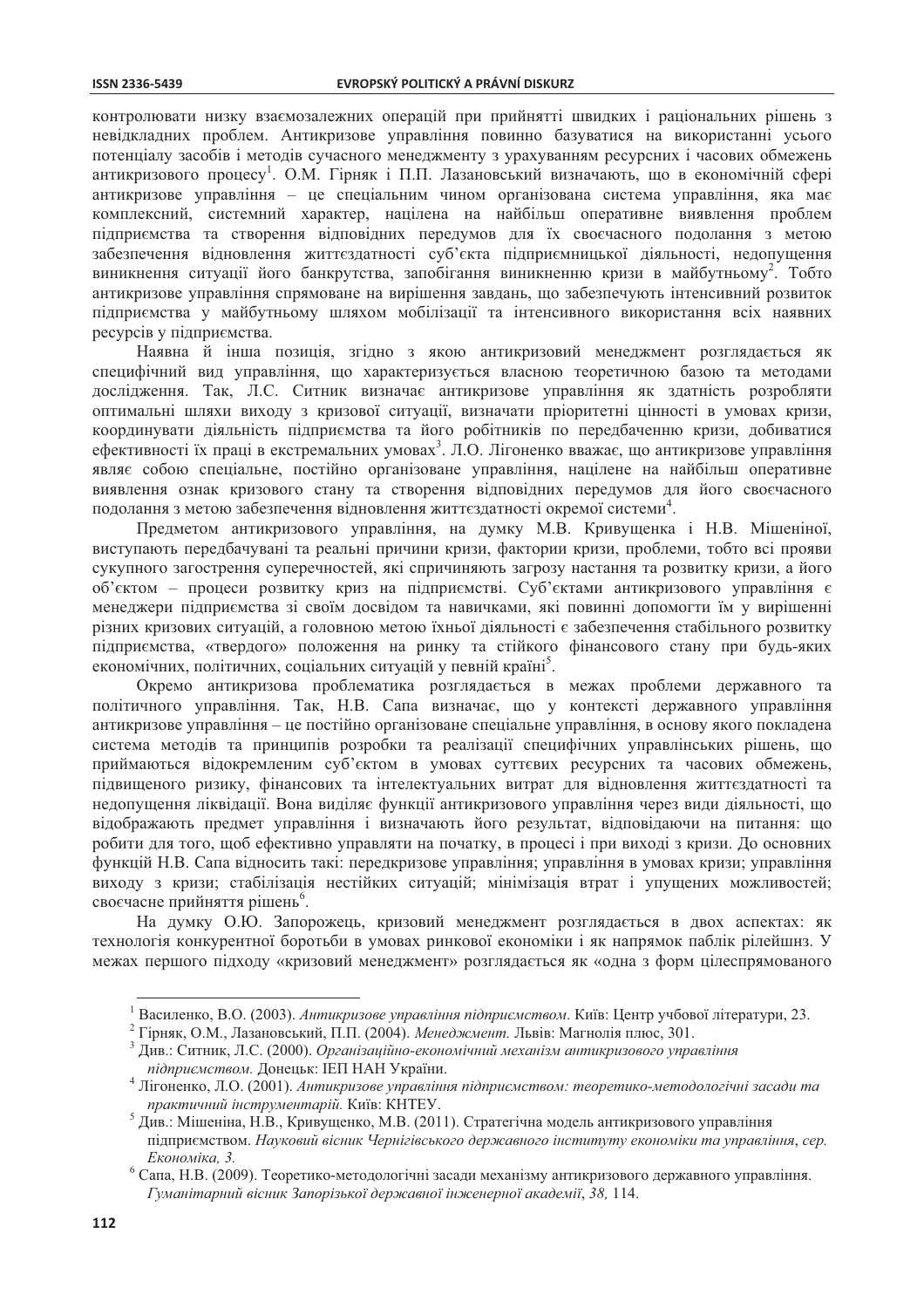застосування метолів і засобів прихованого примусу людей поряд з такими вилами інформаційнопсихологічного впливу, як психологічні операції, пропаганда, рекламні кампанії, шантаж тощо»<sup>1</sup>. У цьому контексті процес управління кризою зосереджується на розвідувальних методах у поєднанні зі специфічними «кризовими» технологіями, під якими мають на увазі «технології створення і управління кризовими ситуаціями в інтересах певних соціальних суб'єктів»<sup>2</sup>. У рамках другого підходу сутність управління кризами полягає у «прогнозуванні можливих кризових ситуацій та розробці стратегій їх стримування й випередження; а в умовах кризи - в управлінні процесом комунікації, спрямованим на поширення позиції організації, злійснення впливу на сприйняття проблеми, запобігання розповсюдженню чуток і дезінформації, а також нейтралізацію чи мінімізацію наслідків кризи»<sup>3</sup>.

У технологічному плані антикризове державне управління розглядається В.І. Шарим, який визначає його як процес, послідовність дій, прийомів, методів формування та здійснення впливу на керований об'єкт. Цей процес має природний закономірний зміст, який визначається управлінською суттю: цілепокладанням, оцінкою ситуації, виявленням головної проблеми, прийняттям та реалізацією управлінського рішення<sup>4</sup>. На практиці антикризове управління означає надання конфліктному процесу форми, що забезпечує мінімізацію невідворотних політичних, соціальних, економічних втрат. По суті, антикризове управління являє собою комплекс заходів, що послідовно здійснюються з метою запобігання кризі, її профілактики, подолання, зниження негативних наслідків. Особливо підкреслюється, що вирішальне значення для застосування конкретних технологій має цільова орієнтація органів державного управління<sup>5</sup>.

Сьогодні поняття антикризового менеджменту часто доповнюється такими поняттями як «адаптивне управління кризовою організацією», «стратегічний менеджмент», «управління змінами» та ін. Так, для адаптивного управління кризовою організацією притаманнє застосування прогнозноаналітичного стилю управління, домінування стратегічних функцій, застосування методів математичного моделювання кризових ситуацій, варіативність рішень, які приймаються, а сутність стратегічного управління полягає, перш за все, в систематичному плануванні та управлінні перманентними змінами<sup>6</sup>.

На відміну від вітчизняної традиції в англомовній науковій літературі поняття «антикризовий менеджмент» не вживається, натомість крім терміну «crisis management» часто застосовують близькі за змістом терміни «crisis management planing», «risk management», «emergency management», «strategic management», «managing organization change and development» та ін.

Дослідження кризового менеджменту А. Гонсалеса-Херреро та К.Б. Пратта є типовим для західної традиції прикладом побудови моделі кризового менеджменту. Автори створили чотирифазову модель кризового менеджменту як процесу, який включає: управління передумовами, планування-попередження кризи, управління в ситуації кризи та управління післякризовою ситуацією<sup>7</sup>. Тим самим вони виділили фази кризи та відповідні заходи з управління кризовою ситуацією.

М. Мескон, М. Альберт, Ф. Хедуорі розглядають кризовий менеджмент як функціональний напрямок процесу управління суб'єктом госполарювання в пілому, який спрямований на виживання організації<sup>8</sup>, а В. Мастенбрук визначає його як «специфічний набір методів управління для

<sup>&</sup>lt;sup>1</sup> Запорожець, О.Ю. (2005). Кризові репутаційні стратегії держав у міжнародних відносинах (на прикладі України та Російської Федерації): дис. ... канд. політ. наук: 23.00.04. Київ, 38.

<sup>&</sup>lt;sup>2</sup> Запорожець, О.Ю. (2005). Кризові репутаційні стратегії держав у міжнародних відносинах (на прикладі України та Російської Федерації): дис. ... канд. політ. наук: 23.00.04. Київ, 38.

 $\overline{\mathbf{3}}$ Запорожець, О.Ю. (2005). Кризові репутаційні стратегії держав у міжнародних відносинах (на прикладі України та Російської Федерації): дис. ... канд. політ. наук: 23.00.04. Київ, 39.

Шарий, В.І. (2006). Антикризові технології як механізм реалізації цілей державного управління: автореф. дис. ... канд. наук з держ. упр.: 25.00.02. Київ, 12.

<sup>&</sup>lt;sup>5</sup> Шарий, В.I. (2006). Антикризові технології як механізм реалізації цілей державного управління: автореф. дис. ... канд. наук з держ. упр.: 25.00.02. Київ, 14.

 $6$  Попов, Р.А. (2004). Антикризисное управление. Москва: Высшая школа, 29.

<sup>&</sup>lt;sup>7</sup> Gonzalez-Herrero, A., Pratt, C.B. (1995). How to manage a crisis before – or whenever – it hits. *Public* Relations Quarterly, 40, 1 (Spring).

<sup>&</sup>lt;sup>8</sup> Мескон, М., Альберт, М., Хедуори, Ф. (1998). Основы менеджмента. Москва: Дело.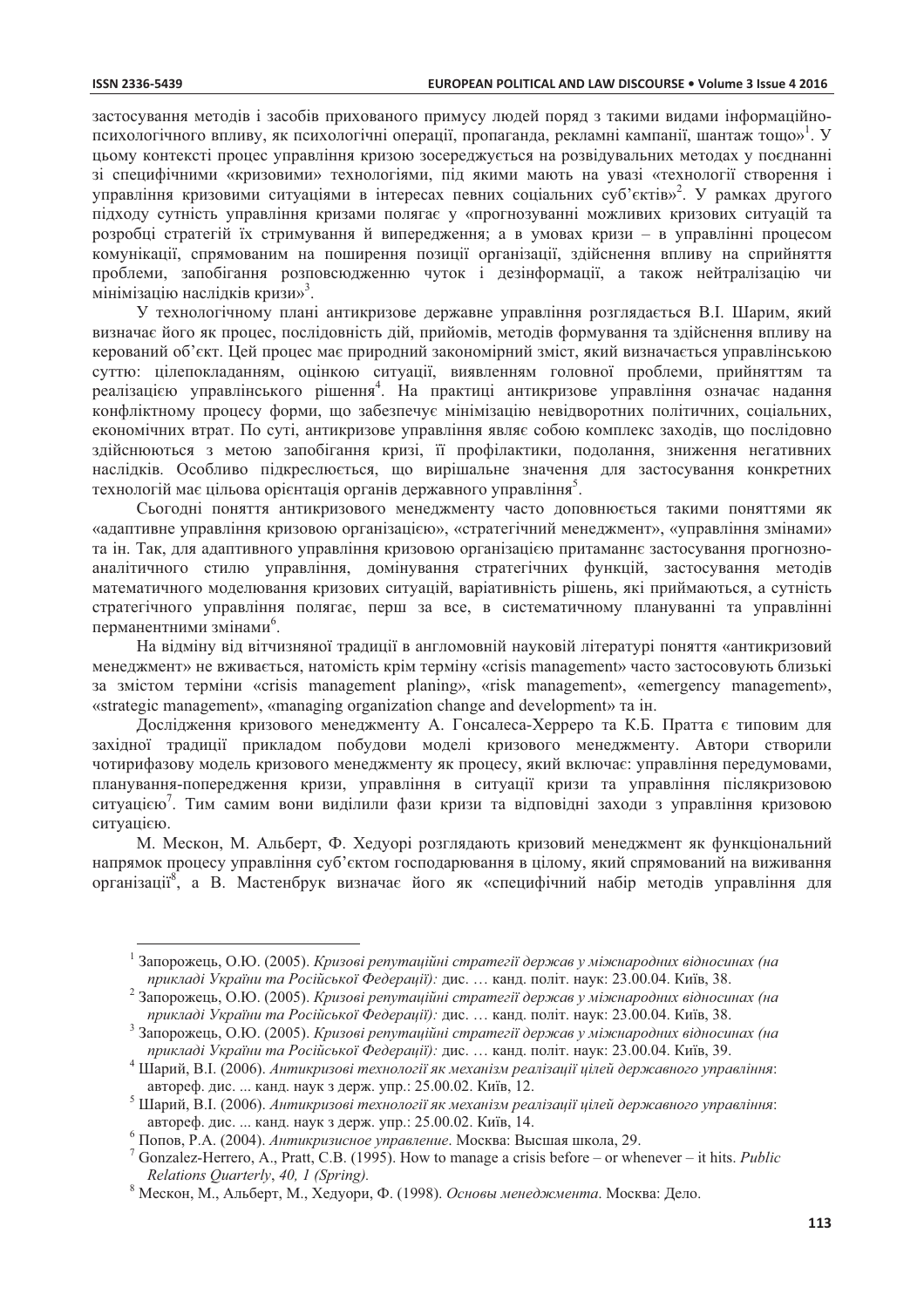попередження кризи або кризової для бізнесу ситуації»<sup>1</sup>.

На Заході сутність управління політичною кризою виводиться з комунікативних аспектів управліня в ситуації кризи, де кризовий менеджмент є не тільки сукупністю способів запобігання або усунення технологічних помилок управління, а також заходами, спрямованими на розвиток системи формальної та неформальної комунікації для ліквідації передумов кризи або управління кризовими ситуаціями<sup>2</sup>. Управління політичною кризою в цьому контексті являє собою набір навичок та технік, необхідних для того, щоб зрозуміти кризові ситуації, оцінити їх та адекватно зреагувати на них, особливо в момент зародження кризи. На думку сучасних зіхідних авторів А. Боїна, П. Ґарта, Е. Штерна і Б. Сундуліуса, під час кризи громади та члени організацій очікують, що їх лідери будуть вживати заходи з мінімізації її впливу, а опоненти правлячої групи використовують соціальні медіа для критики керівників та їхньої політики. У цьому екстремальному середовищі політики мають створити у населення (громади) відчуття нормальності ситуації і стимулювати отримання колективного кризового досвіду<sup>3</sup>.

Кризовий менеджмент також може бути представлений як сукупність методів реагування на ситуацію кризи та сприйняття кризових явищ, які в англомовній традиції називають «планом управління кризою» (Crisis Management Plan), що відображає організаційний аспект кризового менеджменту як діяльності всередині певної організаційної структури. Концепція плануваня управління кризою (Management Crisis Planning) зосереджується на комунікативних аспектах кризової ситуації, яка розгортається під пильною увагою громадськості та може мати негативні фінансові, політичні, правові та управлінські наслідки як результат неправильного управління інформаційними потоками<sup>4</sup>.

У політичній сфері управління кризою є різновидом кризового менеджменту, що враховує організаційну і системну природу політичних процесів та вимоги адекватного комунікативного супроводу політичних подій. Тому для визначеня та концептуалізації кризового менеджменту в політиці доцільно застосовувати системний, комунікативний, конфліктологічний, структурнофункцінальний, інструментальний підходи, а також метод моделювання кризових ситуацій<sup>5</sup>. Зокрема, з точки зору системного підходу політична криза - це явище в політичній системі, яке відображає стан дисфункціонування політичної системи або її підсистем, стан, протилежний стабільності. Системний підхід логічно доповнюється положеннями конфліктологічної парадигми, де криза в політиці виникає внаслідок невирішеного політичного конфлікту. Але, відходячи від абстракцій системного підходу, слід зазначити, що політичні кризи мають конкретні прояви, фактори, передумови, симптоми, індикатори тощо, специфічні методи та підходи в дослідженні яких змістовно доповнюють системний підхід і збагачують теоретичні та практичні дослідження кризового менеджменту в політиці.

На нашу думку, між ситуацією політичної кризи, яка являє собою розхитування системних параметрів і навіть їх повне руйнування, та політичним управлінням, спрямованим на збереження системних якостей, зберігається взаємозалежність, яку можна описати в термінах діалектики. Політичне управління може втрачати системні властивості, зазнаючи впливів політичної кризи, але і параметри політичної кризи, напрямки флуктуацій, інформаційні потоки можуть бути об'єктами управління та змінюватись під впливом застосування управлінських кризових технологій.

На відміну від попередніх років, коли сприйняття кризи мало негативний відтінок з огляду на досвід людства в переживанні криз глобальних, регіональних та національних масштабів, сучасне сприйняття кризи в процесі управління пов'язане з аналізом процесу змін. Конфлікт та перманентна криза в сучасному науковому дискурсі розглядаються як нормальний стан політичних систем. До того ж в наукових розробках активно впроваджується уявлення про політичну кризу не тільки як

Мастенбрук, У. (1996). Управление конфликтными ситуациями и развитие организации. Москва: Инфра, 31.

Massey, J.E. (2001). Managing Organizational Legitimacy: Communication Strategies for Organizations in Crisis. International Journal of Business Communication, 38, 2 (April).

<sup>&</sup>lt;sup>3</sup> Див.: Boin, A., Hart, P., Stern, E., Sundelius, B. (2016). The Politics of Crisis Management: Public Leadership Under Pressure. 2 ed. Cambridge: Cambridge University Press.

Див.: Reid, J.L. (2000). Crisis Management: Planning and Media Relations for the Design and Construction Industry. New Jersey: John Wiley & Sons, Inc.

<sup>&</sup>lt;sup>5</sup> Ставченко, С.В. (2011). Можливості методологічного синтезу в дослідженнях кризового управління в політиці. Гілея: науковий вісник, 49.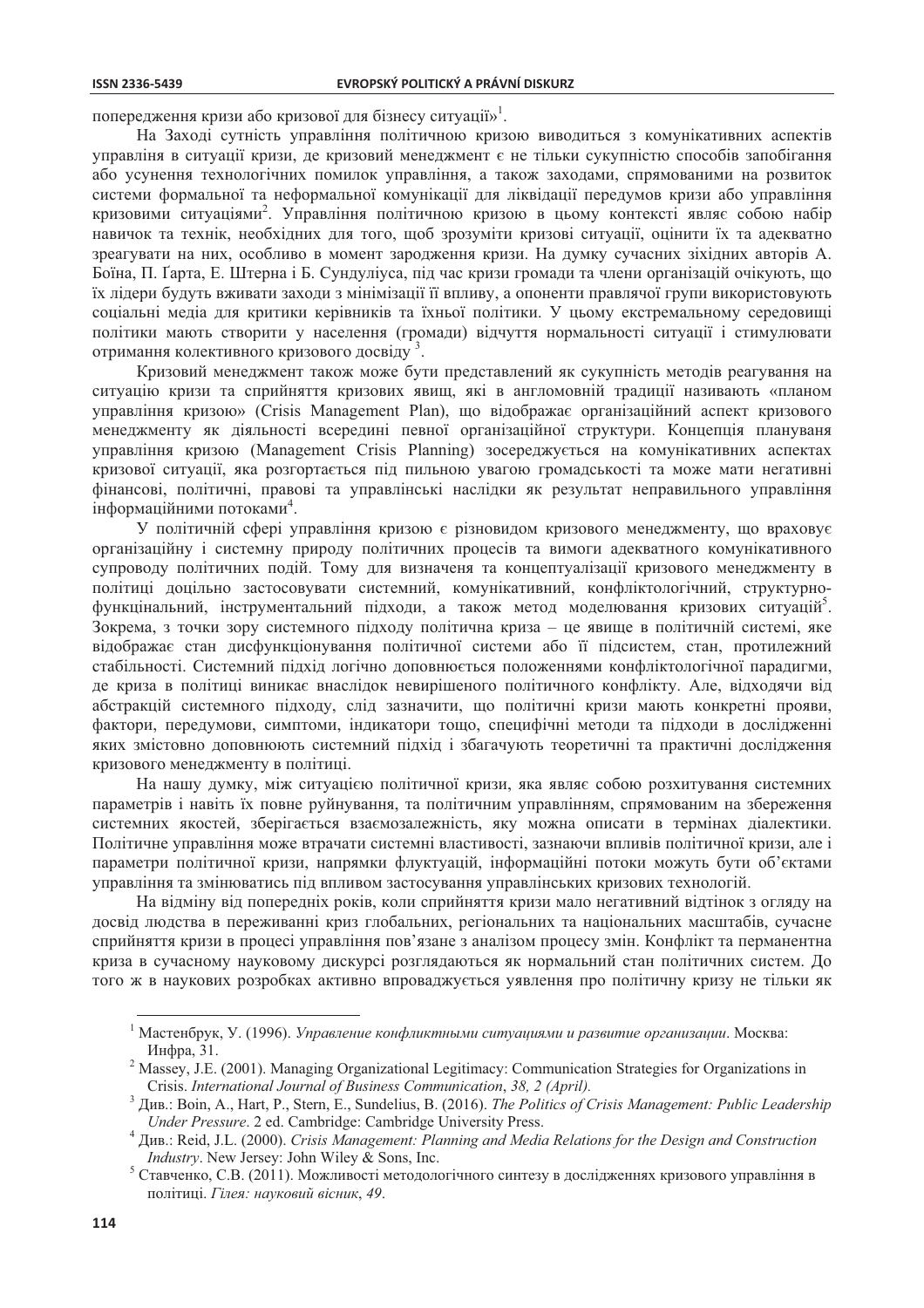про форму протікання політичних змін, а і як про інструмент цих змін. З'являється концепція управління через кризу, а також відповідні поняття «керованого конфлікту» та «керованої кризи» в сфері політики. На основі такого бачення, за посередництвом кризи можна, наприклад, здійснити політичну реформу або провести виборчу кампанію. Сама ідея технологічності та керованості політичної кризи визначила нові напрямки в дослідженні політичного менеджменту XXI століття.

Враховуючи ці обставини доцільно говорити про два напрямки кризових технологій: управління політичною кризою та кризове політичне управління. Перший напрям - це врегулювання, розв'язання або ліквідація політичної кризи в інтересах суспільства в цілому чи окремих суб'єктів суспільства, в результаті чого мінімізуються неминучі політичні, а також соціальні, економічні, моральні й інші втрати, тобто відбувається оптимізація різних сфер суспільного життя. Другий напрям пов'язаний із штучним (наміреним) ініціюванням одного кризового явища в цілях зниження сили іншого кризового явища. Кризове політичяне управління може змінити в позитивну чи негативну сторону характер політичних відносин.

Таким чином, виходячи з представлених аспектів дослідженя кризового менеджменту, можна сформувати цілісне уявлення про сутність управління політичною кризою. Як система методів, технологій та заходів управління політичною кризою охоплює теоретичні та практичні аспекти дослідження та управління політичною кризою. Предметом управління політичною кризою є проблеми, реальні та удавані факти кризи в політиці, тобто всі прояви невирішених протиріч, які потенційно здатні спричинити кризу в політичній сфері. Як науковий напрямок управління політичною кризою є способом керування передумовами кризи, кризовими та післякризовими станами політичної системи з метою стабілізації політичної системи та налагодження ефективного функціонування політичних інститутів, що передбачає також можливість контрольованого управління змінами в політичній системі. З точки зору конфліктологічної парадигми, управління політичною кризою є способом пошуку та нейтралізації невирішених у процесі конфліктної взаємодії протиріч. З іншого боку, процес політичної згоди як процес узгодження політичних інтересів зацікавлених суб'єктів також є елементом управління політичною кризою.

Процес управління політичною кризою здійснюється в рамках певної політичної організації або політичної системи в цілому. Планування та попередження кризових явищ у політиці грунтується на організаційному підході до політичного управління, в рамках якого кризовий менеджмент спрямований на реалізацію цілей та завдань розвитку політичної організації. З позицій інструментального підходу управління політичною кризою розглядається як інструмент політичних змін, технологію конструювання та впровадження політичних змін.

Також моделювання кризових ситуцій у політиці можна розглядати як універсальний підхід, який можна застосувати до ситуації політичних переговорів, великих соціальних зрушень, парламентської або урядової кризи та інших політичних процесів та явищ.

#### **References:**

Massey, J.E. (2001). Managing Organizational Legitimacy: Communication Strategies for Organizations in  $5<sub>1</sub>$ Crisis. International Journal of Business Communication, 38, 2 (April) [in English].

Reid, J.L. (2000). Crisis Management: Planning and Media Relations for the Design and Construction Industry. 6 New Jersey: John Wiley & Sons, Inc [in English].

Vasylenko, V.O. (2003). Antykryzove upravlinnia pidpryiemstvom [Crisis management of an enterprise]. Kyiv:  $7.$ Tsentr uchbovoi literatury. [in Ukrainian].

Hirniak, O.M., Lazanovs'kyj, P.P. (2004). Menedzhment [Management]. L'viv: Mahnoliia plius [in Ukrainian]. 8.

Zaporozhets', O.Yu. (2005). Kryzovi reputatsijni stratehii derzhav u mizhnarodnykh vidnosynakh (na prykladi Ukrainy ta Rosijs' koi Federatsii) [Crisis reputation strategy of states in international relations (on examples of

Ukraine and the Russian Federation)]: dys. ... kand. polit. nauk: 23.00.04 [Thesis for PhD degree in political science]. Kyiv [in Ukrainian].

Boin, A., Ekengren, M., Rhinard, M. (2013). The European Union as Crisis Manager: Patterns and Prospects.  $\mathbf{1}$ . Cambridge: Cambridge University Press [in English].

Boin, A., Hart, P., Stern, E., Sundelius, B. (2016). The Politics of Crisis Management: Public Leadership Under  $2^{1}$ Pressure. 2 ed. Cambridge: Cambridge University Press [in English].

 $3.$ Gonzalez-Herrero, A., Pratt, C.B. (1995). How to manage a crisis before – or whenever – it hits. Public Relations Quarterly, 40, 1 (Spring) [in English].

Gross, E., Juncos, A.E. (eds.) (2014). EU Conflict Prevention and Crisis Management: Roles, Institutions, and 4. Policies. London: Routledge [in English].